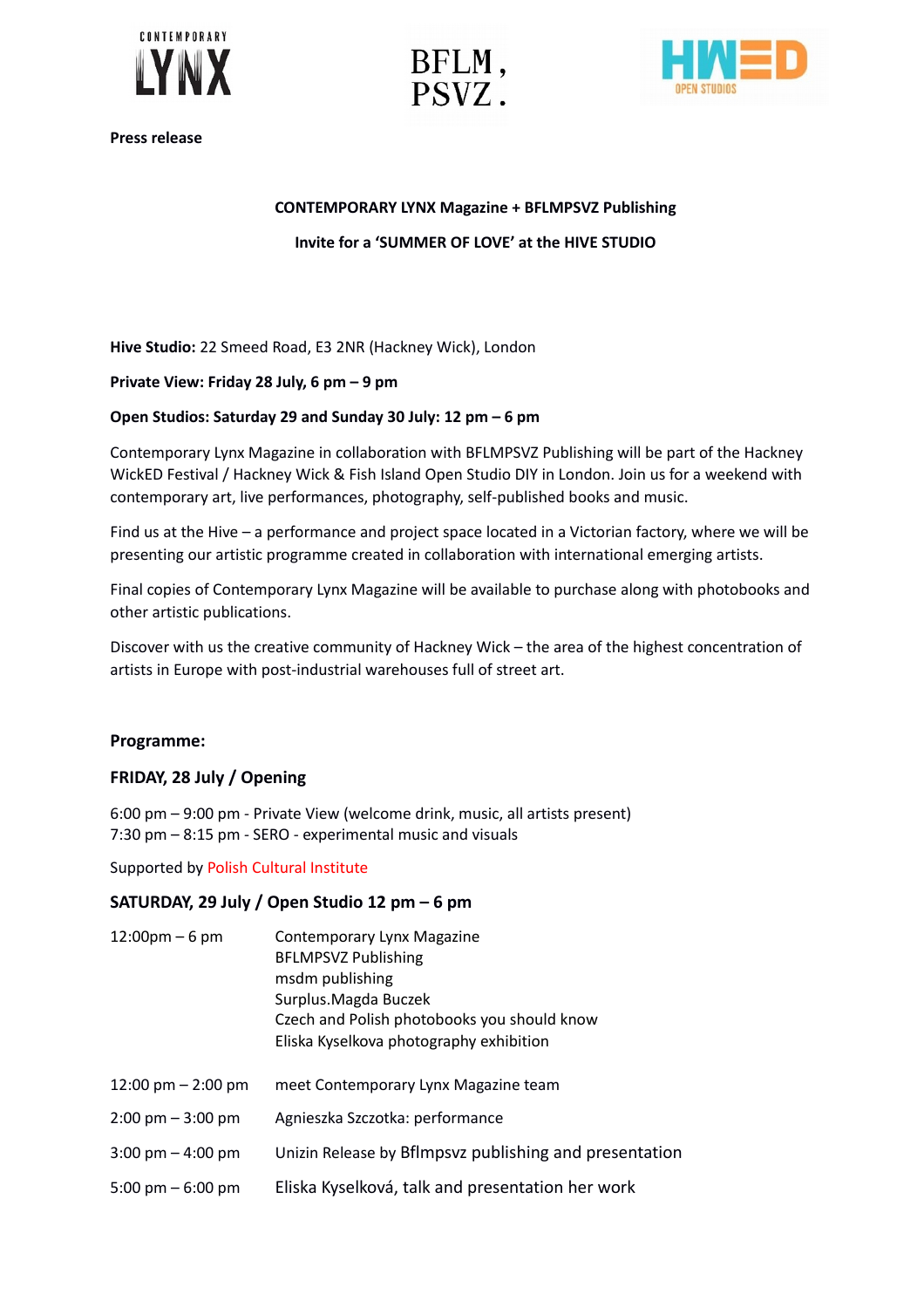# **SUNDAY, 30 July / Open Studio 12 pm – 6 pm**

| $12:00 \text{pm} - 6 \text{pm}$     | Contemporary Lynx Magazine                                                  |
|-------------------------------------|-----------------------------------------------------------------------------|
|                                     | <b>BFLMPSVZ Publishing</b>                                                  |
|                                     | msdm publishing                                                             |
|                                     | Surplus. Magda Buczek                                                       |
|                                     | Czech and Polish photobooks you should know                                 |
|                                     | Eliska Kyselkova photography exhibition                                     |
| 12:00 pm $-$ 1:00 pm                | Stanislav Briza's Stay High and Stay Hackney Wick project presentation      |
| 1:00 pm $-$ 2:00 pm                 | msdm and paula roush presentation                                           |
| $2:00 \text{ pm} - 3:30 \text{ pm}$ | Coffee tasting with Bartosz Ciepaj                                          |
| $3:30 \text{ pm} - 5:00 \text{ pm}$ | Magda Buczek talk on her project Surplus and video presentation of her work |
| 5:00 pm $-$ 6:00 pm                 | Experimental music with Polanski (Urbanum, B L A N C)                       |

#### **Participating artists:**

**Stanislav Briza** – visual artists, publisher and editor. Founder of the BFLMPSVZ Publishing platform. Among others projects he is currently working on a photography project Stay Hackney Wick and Stay High, both related to art community in East London. [http://www.sbriza.com.](http://www.sbriza.com/stay-Hackney-Wick)

**msdm** is the publishing platform of artist **paula roush**, operating out of a warehouse in East London (Bow Creeks). paula creates photobookworks and curated ə/uh/-books, a project space that explored the reciprocal relationship between the gallery and the publication as exhibition spaces (London, May 216- 2017). She is currently curating (with the collective Unstable Media/ Media Instaveis) the exhibition The Book Dispersed on artists' publishing to take place at Casa das Artes (Porto, Sept 2017) <http://www.msdm.org.uk/>

**Magda Buczek** is Warsaw-based multidisciplinary artist. Her projects often involve text, photography and tell multilayered stories about offline and online realities. Recurring themes are circling around postfeminist theories, body and persona and modern technologies. Her artist books were awarded photo selfpublication of the year in Poland (2014), shortlisted at MACK London (2014) and Photofestival in Athens (2015). Her works were exhibited among others in Berlin, London, New York and Mexico City. Currently, she is just about to start London Summer Intensive residency programme at Slade School of Arts. [www.magdabuczek.com](https://l.facebook.com/l.php?u=http%3A%2F%2Fwww.magdabuczek.com%2F&h=ATPxAviF3LKWQOeZMmOQIRuMBAV4jDcYTRIoSIEQ-2plD8p4v6ONzEuNXcRA1s57acJSg3kmwEo19gqAflBbfLEu07knWAUkC05zEzTckbrB7hpvKwrLdoeScI73_iMeR8yI6tzQFAM)

**Agnieszka Szczotka** is an artist based in London who works across a variety of mediums including performance, video, text, sculpture and curating. She studied Sculpture at Camberwell College of Arts and is about to start the postgraduate programme at the Royal Academy Schools in London. She was a cofounder of Amatorska - an exhibition space and curatorial project run in her flat. She's been a participant of various performative workshops organized by Live Art Development Agency. Her most recent shows include MONO, Artist Moving Image Initiative (Courtyard Theatre, London), 'Fade to Purple' (Chalton Gallery, London) and 'Solid Gone' (Back Room Gallery, London). <https://vimeo.com/agnieszkaszczotka>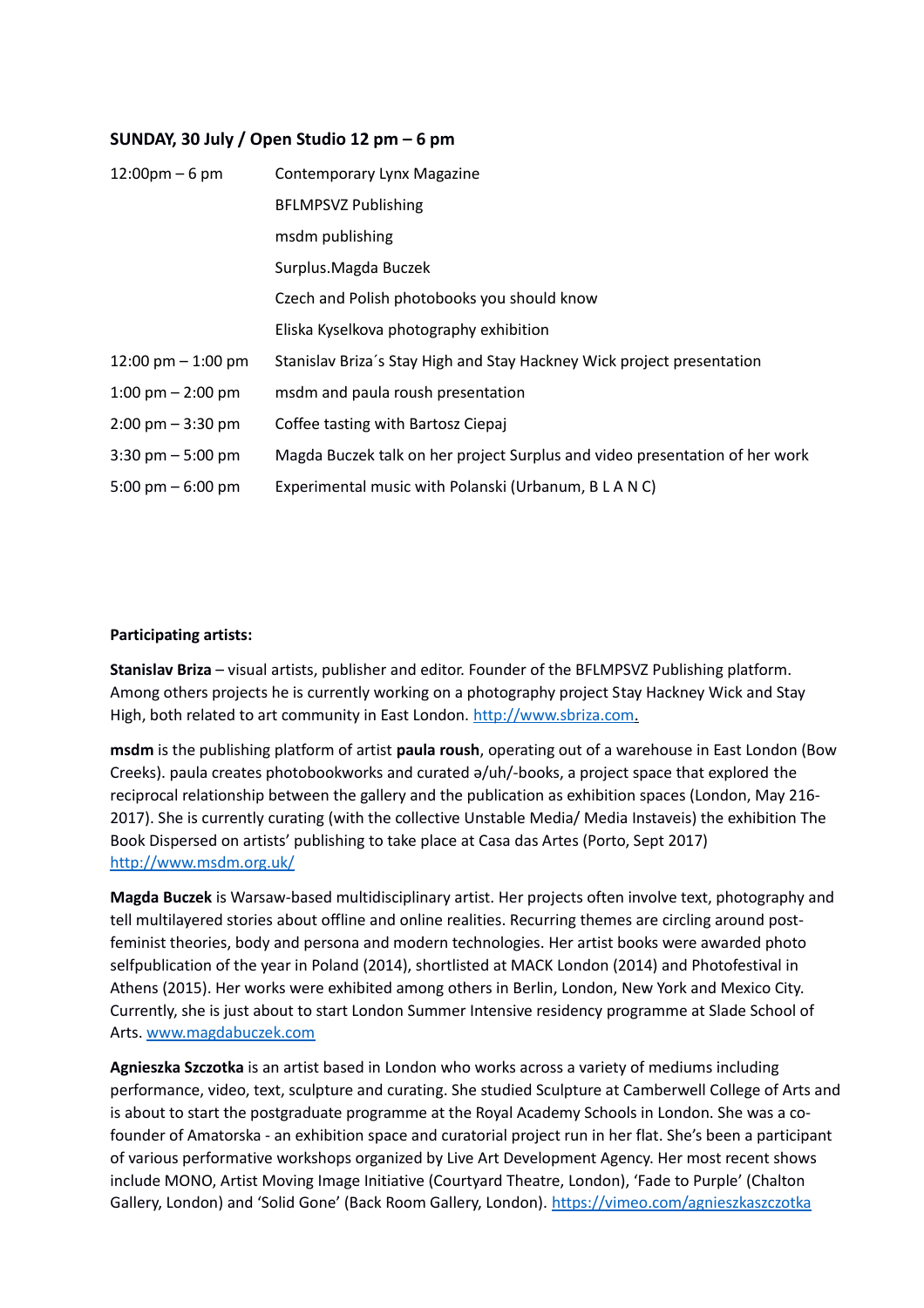**Eliska Kyselková** is a Czech fashion photographer currently based in London and talented young, emerging artist making head waves in the UK scene and abroad with her stylish representations of design and commentary on social abundance, consumerism and modern ideals of beauty. In her fashion work, she presents models as strong fearless women. Furthermore we can see her influence in religion, very clearly, within her projects balancing between fashion and fine art. More than a digital camera, Eliška extensively uses analogue cameras such as large format camera Sinar and medium format Bronica. Her work has been published in various magazines and publications such as Vogue Italia, Pylot, Pigeons&Peacocks and also online in Vogue Germany, i-D, Dazed&Confused and Wonderland**.** <http://www.eliskakyselkova.com/>

**Polanski (Urbanum, B L A N C)** was born deep in rural Poland. Polanski's music draws inspiration from the organic sounds of nature re-expressed in the musical language of our digital era. In his live modular session he tends to abandon dependence on a reason and gains an intuitive enlightenment for the process of improvisation.<https://www.facebook.com/urbanum.net>

**SERA –** music and visuals, will precise later

**Bartosz Ciepaj** (coffee tasting) is the founder of Dobre Ziarno and Molecular Coffee, a finalist at the UK Roasting Championship, barista, coffee trainer, founder of Coffee Cupping UK. During the session, you will learn about the amazing coffee journey from farm to cup and how to brew and taste your coffee.

#### **Photobooks and zines:**

Stanislav Briza (CZ) www.sbriza.com Milan Bureš (CZ) www.milanbures.com Roman Franc (CZ) www.romanfranc.cz Paulina Korobkiewicz (PL) www.paulinakorobkiewicz.com Michał Łuczak (PL, Sputnik Photos) www.michal-luczak.com Agnieszka Rayss (PL, Sputnik Photos) www.agnieszkarayss.com Pawel Starzec (PL) www.pawelstarzec.com Václav Tvarůžka (CZ) www.vaclavtvaruzka.net Imrich Veber (CZ) www.imrichveber.com Vojtech Veskrna (CZ) www.veskrna.cz Oldřich Malachta (CZ) www.malachta.com David Sládek (CZ) www.davidsladek.com